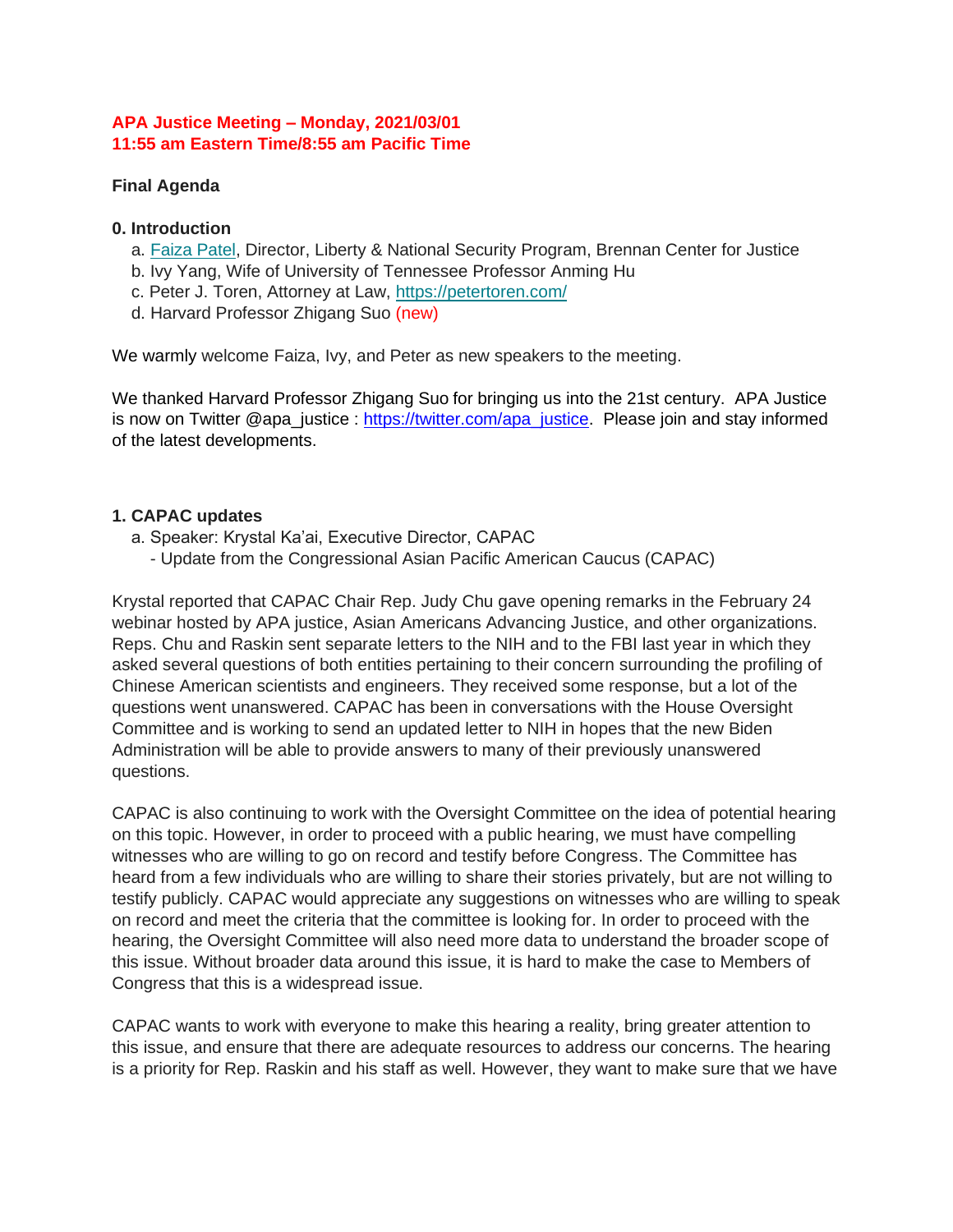compelling cases and data in order to make this a strong hearing. It would also be helpful to find Republican allies who are willing to speak on this issue as well.

CAPAC is hopeful that under the new Biden administration there will be some answers to a lot of questions that Members of Congress have raised over the past years. Krystal will keep us posted with further updates.

#### **2. Debriefing on Third Webinar in a Series**

- a. Speaker: Faiza Patel, Brennan Center for Justice
	- APA Justice: [Third Webinar on Building Coalition Against "China Initiative" Discrimination](https://bit.ly/2N5HNDY)

More than 500 people registered for the webinar, exceeding its capacity. Thanks to Steven Pei, the event was also livestreamed through Facebook. Over 70 questions and comments were received during and after the webinar. Among the most notable was: "The webinar was outstanding. As an African American, most of my childhood has been spent living through this Black vs White lens, and it was not only insightful but moving to hear the numbers and stories of marginalized Asian Americans and the hatred that has become so normalized. Representative Chu and the president emeritus from SF State and others introduced points that will make it easier for me, an outsider to the Asian-American experience, to listen and make change."

Faiza reported that one of the goals for the webinar was to be intersectional, and to look at how different communities who have suffered the same kind of discrimination at the hands of the government, at the same time have seen rising levels of hate crimes. It is a very common dynamic. African Americans are portrayed as criminals; Latinos as illegal immigrants; Muslims as terrorists; and now with the Asian American community, spies, and the rhetoric of the last administration adding to the Coronavirus. On the terrorism issues, Faiza found incredible support to have the backing of the Asian American community, working closely with Asian Americans Advancing Justice and Rep. Chu for many years, as well as many others.

Having the Leadership Conference to speak in the webinar was really important in order to draw together the different threads of discrimination, and to understand how it is all part of the same picture. And to have the strength of allies to push back against the "China Initiative" is critical to success. Having a congressional representative obviously had a huge symbolic meaning. It also means that Rep. Chu could see the interest of the Asian American community with the extraordinary participation that we had at that webinar. It is a two-way street, she helps us and it will help her to take more action on these issues.

Having Dr. Karen Korematsu as part of the webinar drew the line between anti Japanese sentiment that led to the incarceration of so many Japanese Americans during World War II. It is important for all communities to understand that they don't stand alone.

What other kinds of allies can we bring to the table?

Having heard about what was happening in San Francisco State University and what's been happening at universities around the country, Faiza believes that there is definitely much more that academic institutions can do - not just treat them like isolated incidents, but to really focus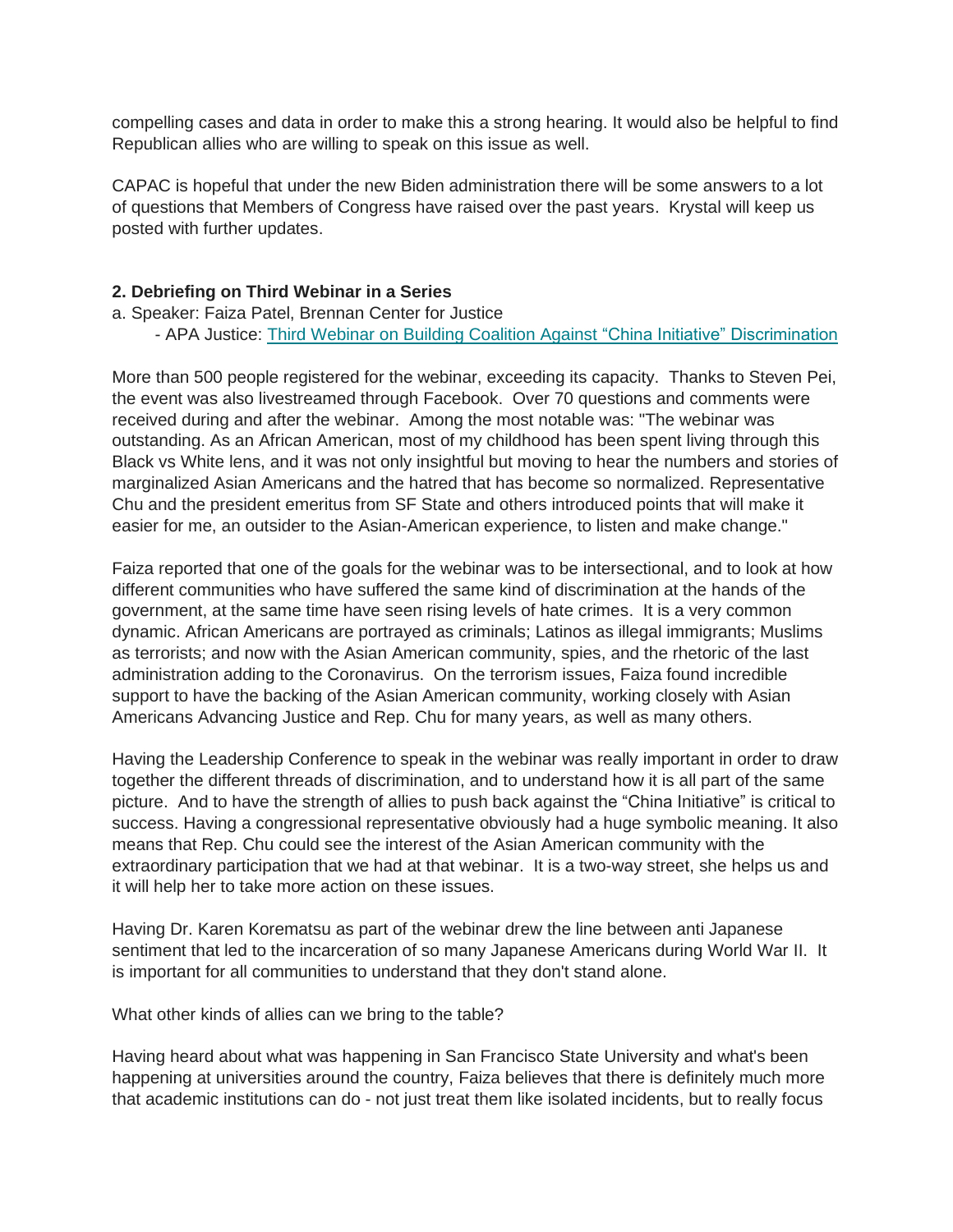on looking at it holistically the way we did during the webinars. There is this ongoing pattern of how particular communities are picked on to be discriminated against at particular points in time, and hopefully having them take a sort of stronger stance on that and a more unified way.

In addition to the media, Faiza also suggested the business community. When the Muslim ban came down, there was a lot of support from the business community. She thanked all the groups coming together - Asian Americans Advancing Justice, UCA, APAPA, and APA Justice – and the incredible technical support by Steven Pei, pulling together in the background to facilitate and going forward.

For those who have not seen the webinar, it is available at YouTube:

[https://www.youtube.com/watch?v=4bG7Ck67ypY.](https://www.youtube.com/watch?v=4bG7Ck67ypY) Faiza encourages you to watch it and not just rely on her descriptions. Keep up with the APA justice website and the new Twitter account. Let us continue to build more and more momentum around this particular issue.

# **3. The Story of University of Tennessee Professor Anming Hu**

a. Speaker: Ivy Yang, Wife of Professor Anming Hu

- 2021/02/16 Tennessean opinion: [Accused Chinese academics in Tennessee and elsewhere](http://bit.ly/3sjTTIe)  [should not be unfairly punished](http://bit.ly/3sjTTIe)

- APA Justice: [Anming Hu](http://bit.ly/APAJ_AnmingHu)

While insinuations of national security are made, none of the known cases involving U.S. university professors and researchers under the "China Initiative" involve economic espionage or passing trade secrets. However, they have a devastating impact on their reputations, careers, and families. Ivy Yang, Professor Anming Hu's wife, shared her miserable experience of the past year.

They are fighting with the government's first test of the absurd NASA China restriction related prosecution. Professor Hu was a former tenured associate professor at the University of Tennessee at Knoxville (UTK) and like many others has fallen victim to this aggressive overreach in prosecution based on the "China initiative."

Around 4:20 pm on February 27, 2020, Ivy was about to leave office for home in Canada. It was a heavy snow day. She was informed of the unbelievable arrest of Professor Hu by their son, also a UTK student.

Professor Hu was obsessed with his devotion to his work and research. He called Ivy from prison and didn't even understand for what reason he was arrested.

Professor Hu was born in a rural village in China. To pursue his dream of science, he obtained his first PhD from the Institute of Physics in the Chinese Academy of Sciences. After that, he started his postdoctoral research in Spain and then in Germany for about two years. In 2000, he joined a research center at Tokyo with a Japanese government scholarship. In 2004, he came to Canada and pursued his second PhD in physics at the University of Waterloo. Their family immigrated to Canada in 2005. And in 2009, they became naturalized Canadians. He did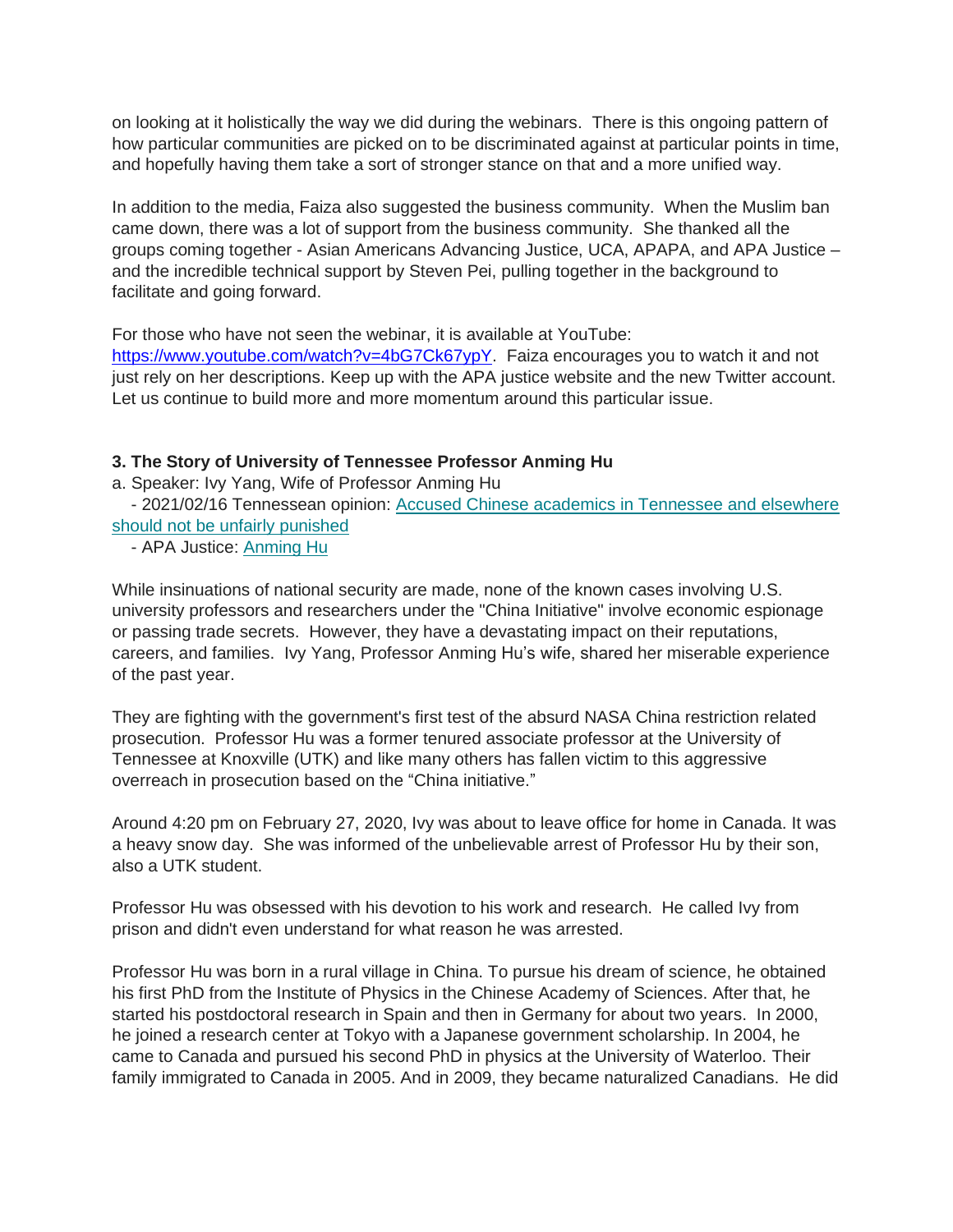his postdoctoral research and taught in the University of Waterloo in 2011. He became an assistant professor at UTK in 2013.

He worked in the US with an H1B visa. His research focuses on the fundamental science of nanomaterials. He reported his connections and collaborations with universities in China to his department beforehand and has invited nine Chinese students. Professor Hu was investigated by the FBI beginning in 2018. They suspected him to be a member of the Thousand Talent Program. Professor Hu clearly told them that he was not. The FBI continued the surveillance for almost two years. One reason Ivy can think of this continuous surveillance is that he's a Chinese born professor. His academic record is open. The FBI can easily find, track and collect them and use them for their purpose.

Professor Hu was indicted of wire fraud in applying for the NASA grant, according to the FBI. Not only did he not pursue his personal interest in applying to this grant, he also selflessly contributed his vacation time as a matching fund. The NASA project totally funded the PhD students in UTK. One student graduated in 2019 and is serving in a naval base.

The indictment of Professor Hu has severely damaged his professional career and his family. Their son has seen a counselor concerning his mental health. Their visa status and application for U.S. permanent residence are now in doubt. They are constantly haunted by nightmares. Ivy is now back in Canada to work to support the family including three children and Ivy's mother.

Professor Hu's reputation and career built up through years of extraordinary efforts have been destroyed. UTK abandoned him after he was arrested. His tenured position was terminated without due process while he's still fighting for his innocence. He is in home detention and faces health issues. The local community at Knoxville has been a blessing for the family in these difficult times. They are like their brothers and sisters and above all offer hope. With their and your strong support and belief in justice, Professor Hu will be able to fight to the end.

## **4. Peter J. Toren, Co-Counsel for Sherry Chen**

- a. Peter J. Toren, Attorney at Law
	- Author, [Intellectual Property and Computer Crimes,](http://bit.ly/3qCUdRj) Full Court Press, 2021
	- 2015/05/09 New York Times: [Accused of Spying for China, Until She Wasn't](http://nyti.ms/1J3RKSe)
	- 2021/01/03 Peter Toren: [Department of Justice's "China Initiative:" Two Year Recap](http://bit.ly/3k7I2u2)
	- [Sherry Chen Legal Defense Fund](http://bit.ly/SherryChenLDF)
	- APA Justice: [Sherry Chen](http://bit.ly/APAJ_Sherry_Chen)

The APA Justice Task Force was formed in 2015 after Sherry Chen's criminal case was dismissed and reported by the New York Times. Peter, a former federal prosecutor who specialized in computer crimes and industrial espionage, was quoted in the article. He is a practicing attorney at <https://petertoren.com/> and recently published a book on [Intellectual](http://bit.ly/3qCUdRj)  [Property and Computer Crimes.](http://bit.ly/3qCUdRj) At the beginning of this year, Peter also wrote a recap about the "China Initiative," including a section on Distinguishing Between Racial Profiling and Espionage. He represents Sherry as co-counsel with Michele Young in her case against the government for false arrest, among other counts.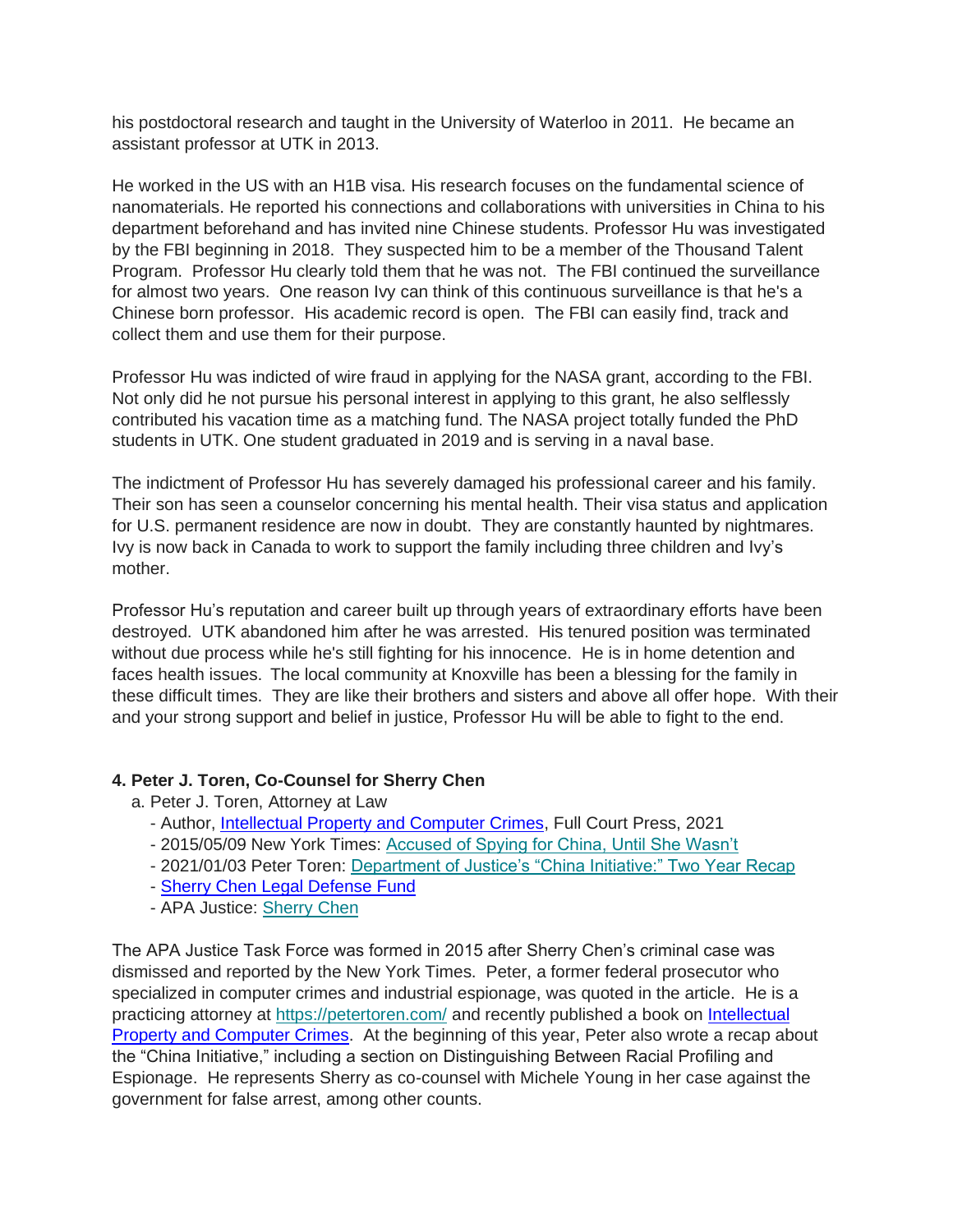Peter opened his talk by stating that Sherry Chen would be a strong witness and she is available to testify before Congress. It has been nine years since she was first investigated. She is cleared of all charges. Peter went through the record, shared some lessons learned, and talked about distinguishing between racial profiling and espionage and his recommendations to the Biden administration regarding the "China Initiative."

Sherry was a hydrologist in Ohio working at the National Weather Service. In May 2012, she visited her parents in China. She met a former classmate who asked her to get some public information about the dam system in the U.S. She tried to get public information after she returned to the U.S. Unbeknownst to her, an informant reported Sherry to the Office of Security at the Department of Commerce, which opened a full investigation. The DOC agents did not really look at the facts of the case. Her Chinese origin probably led them to assume that she was in China for a nefarious purpose and came to the conclusion with the FBI that she broke a number of criminal laws on October 16, 2014.

Sherry was charged by the government for computer crimes and making false statements to the investigators. It is noteworthy that she agreed to be interviewed by the two DOC investigators, believing that she did nothing wrong. The first thing to take away from Sherry's case is don't talk to federal agents, get a lawyer, get somebody to find out what is going on. No matter how friendly they are, how you think that they're on your side, they're not on your side, and you should treat them as such.

The government didn't even have the courtesy to arrest Sherry at home, they arrested her at work in front of all of her co-workers. Sherry was an outstanding hydrologist with two master's degrees in hydrology. She won numerous awards and was a model employee for the government. Despite that type of background, the government still went ahead and charged her with some very, very serious crimes.

The government filed a superseding indictment and doubled the charges against Sherry in January 2015. On March 9, 2015, just two weeks before trial was to start, the government moved to dismiss the case. They probably realized that they were going to lose the case. There was no case against her at all. Her case was dismissed without prejudice, meaning the government had the right to try Sherry again within five years under the statute of limitations for federal crimes. This will become an important factor later.

Despite the fact that the government had dismissed all criminal charges against Sherry and she is totally innocent, DOC terminated her job at the National Weather Service. Sherry challenged that ruling. On April 28, 2018, the Merit System Protection Board (MSPB) issued a 135-page judgment that ordered Sherry's reinstatement and noted that Sherry was a victim of gross injustice. The chief administrative judge also questioned the legitimacy and motives behind the DOC actions.

DOC appealed the ruling even though very few appeals are successful. The MSPB has nearly 2,000 cases pending review and another 1,600 cases awaiting action. There is no certainty that the board will hear Sherry's case this year or next year.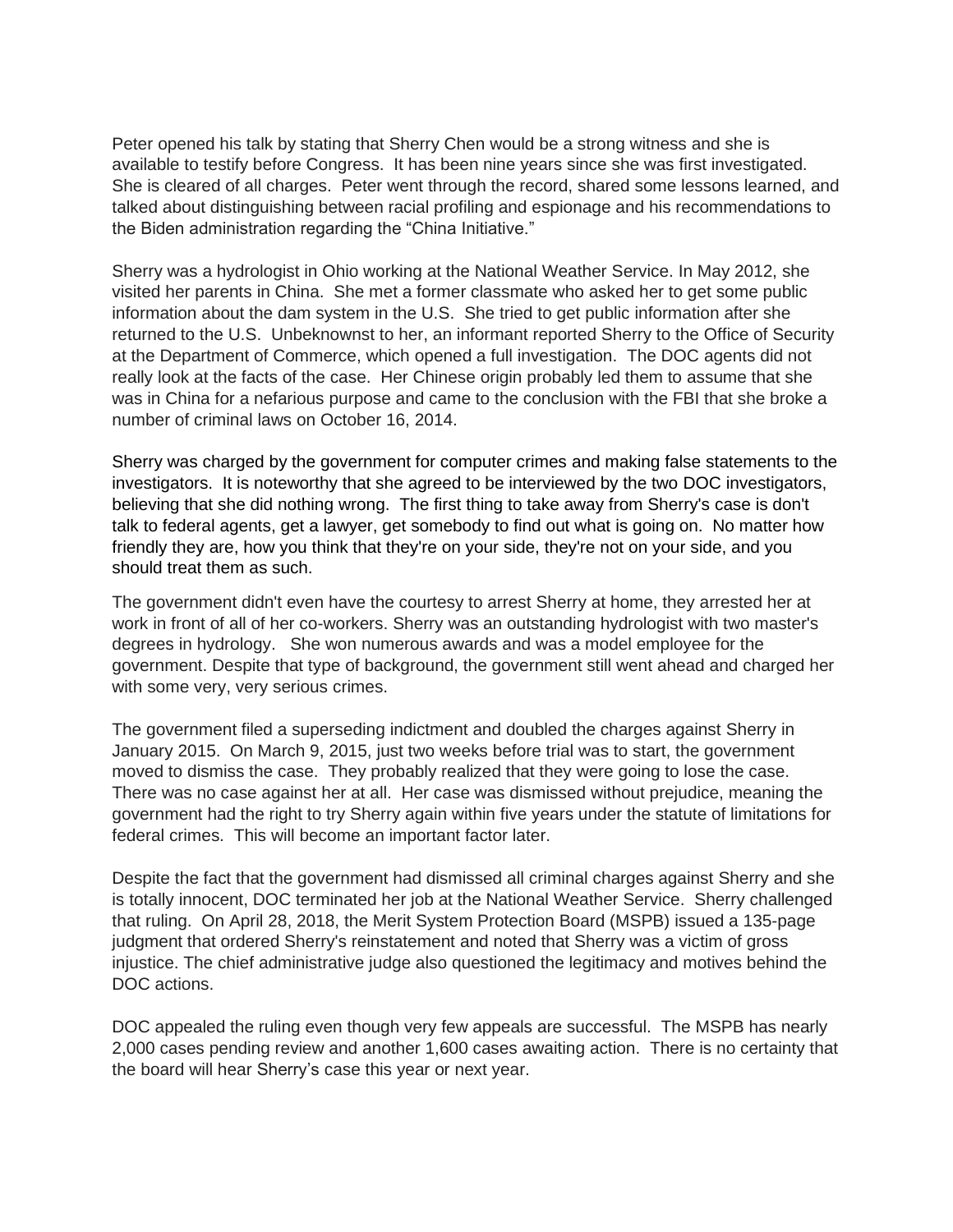Sherry has been waiting three years after the MAPB judgement in her favor. There is no decision yet whether she is entitled to damages. She has been in limbo with her job. She was a highly regarded hydrologist who studied floods on the Ohio River, obviously a very important job. If she is lucky, MSPB will hear the case this year. She may have to wait a couple more years before she would have her job fully reinstated.

On January 18, 2019, Sherry Chen and her attorneys filed a complaint in the Southern District of Ohio, alleging malicious prosecution, abusive process and false arrests against the government and against the two agents who investigated her. One of the agents who investigated her also investigated another similar situation, suggesting possible improper racial motive.

On April 26, 2019, the government filed a motion to dismiss on the grounds that the five-year statute of limitation had run. Peter took the position that the statute of limitation did not run from the time the government dismissed the charges against her without prejudice, but from the time that the case could not be brought because of the five-year statute of limitations that began to run when she was indicted. Until the statute of limitations had run from the date that she was indicted and since the government dismissed the case without prejudice the government still had the right to bring charges against her within the five-year statute of limitations period.

The judge has so far not issued any order on whether the complaint should be dismissed. So again, Sherry has been waiting two years for another decision with no further progress.

Sherry is waiting for two decisions - one for monetary relief, which was filed in the Southern District of Ohio, and the other before the MSPB. It has now been nine years since this whole nightmare started for Sherry Chen. She lost her job; she can't get her job back; she can't get any damages after going through these abusive processes, false arrest, and everything else.

Again a key takeaway from Sherry's case is don't speak to an investigator. Sherry considers herself innocent, and she was innocent of any charges the government brought. Sherry said she had nothing to hide and talked to the two investigators a number of times. Then she was charged with making false statements to the investigators. The investigators are not your friend, don't talk to the investigators, you have a right not to talk to the investigators without an attorney present.

On January 3, 2021, Peter's article titled "Department of Justice's China initiative - Two Year Recap" was published in IP watchdog, which is one of the leading blogs on intellectual property.

Peter ended the article with a section on distinguishing between racial profiling and espionage. He called for the Biden administration to review the "China initiative" to determine whether prosecutions and investigations are based on race, ethnicity, or ancestry of the targeted individual. And if so to take remedial action to prevent such profiling in the future. Federal resources should be devoted to economic espionage prosecution, and should focus on cases in which the evidence indicates that foreign governments directed the illegal activity under investigation, regardless of what nation is involved. The government should also implement sound policies to bridge the gap between academia, the US government agencies about how to best protect interests in fundamental research, while maintaining openness and successfully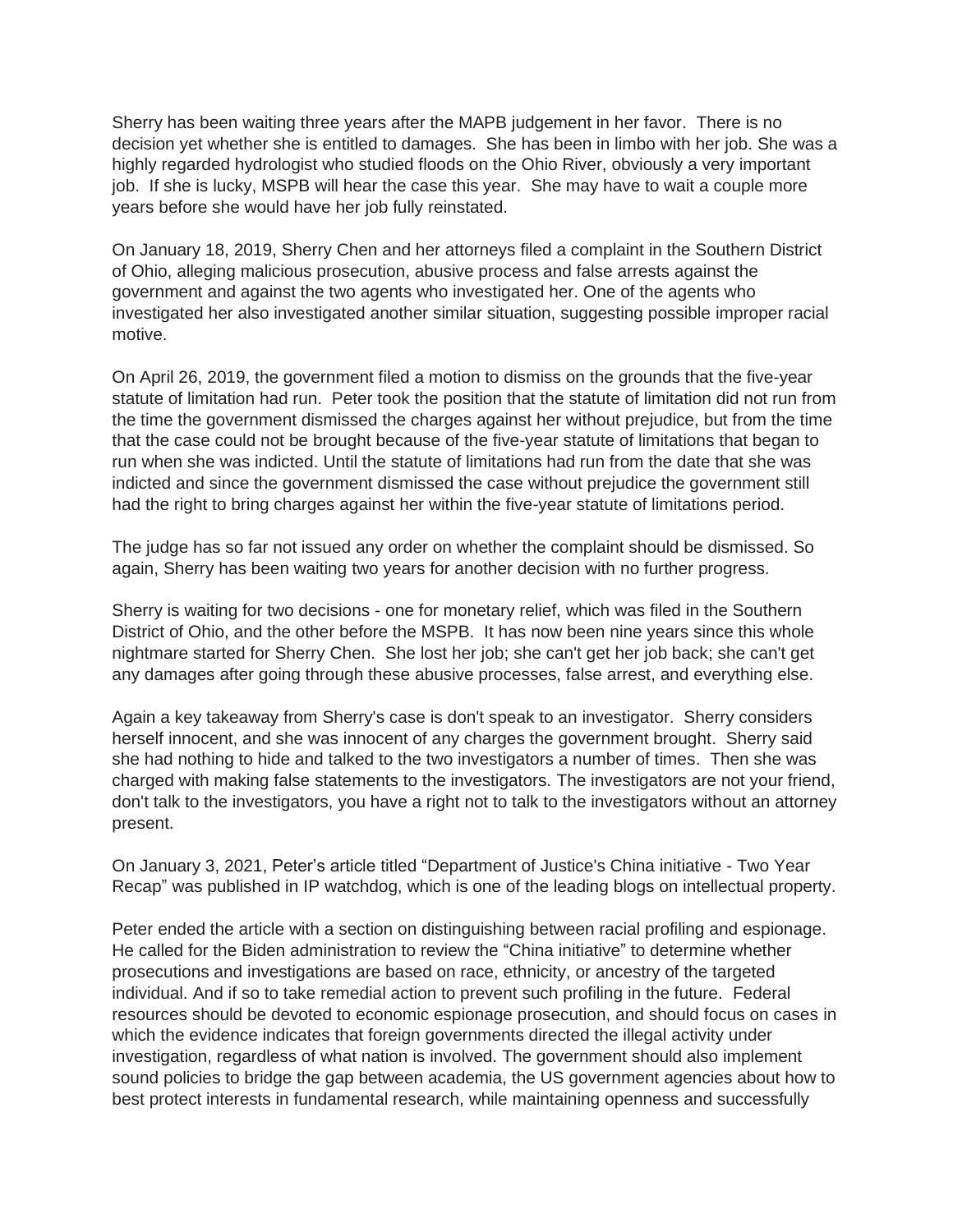competing in the global marketplace for international scientific talent. The continued economic success of the United States depends on making these important distinctions.

If anybody has questions, such as the FBI knocking on your door, Peter is available at 646-623- 4654. He can talk through your problem and also discuss any situation through and through his email at [ptoren@petertoren.com.](mailto:ptoren@petertoren.com)

In closing, Peter reiterated that Sherry Chen is available to testify before Congress on this particular issue. He believes that she would be a good person to do so because she has a saga and nightmare of nine years to describe to Congress. Although the case has been published widely in various newspapers and in various other media, Sherry has not received justice. She is still in limbo.

#### **5. Anti-Racial Profiling**

- a. Speaker: Vivin Qiang, Program Manager, Asian Americans Advancing Justice | AAJC
	- Advancing Justice | AAJC: [Anti-Racial Profiling Project](https://bit.ly/36TA8Aa) [\(Donate\)](https://bit.ly/3iIQVbe)
	- 2021/01/05 [Letter to President-Elect Joe Biden](https://bit.ly/2Mvb1eA)

Vivian is program coordinator for the Anti-Racial Profiling Project at Asian Americans Advancing Justice | AAJC. She reported on an upcoming webinar on Federal Grant Applications in the Era of the "China Initiative:" How to Avoid Trouble, which would be held on March 4, 2021. It focused on helping scientists and researchers navigate current guidelines from federal grant making agencies in view of the Department of Justice's "China Initiative," including updated guidelines from several years ago to now. The speakers would cover topics such as the disclosure of foreign activities, as well as tax and foreign bank account reporting obligations associated with foreign income received by us researchers. The video recording of the webinar is now available at<https://www.youtube.com/watch?v=061jjNbN6lM>

Vivin also reported that Advancing Justice | AAJC has been working with impacted persons in launching a petition and a letter writing campaign to President Biden to call for a stop to the racial profiling of Asian Americans of immigrants and to call for an end to the "China Initiative." And the letter campaign will ask people to write to their members of Congress to raise awareness on the issue. A template will be provided, but she encouraged folks to personalize the letter.

The petition and the letter writing campaign have gone live since the meeting at <http://bit.ly/EndChinaInitiative> and [http://bit.ly/EndChinaInitiative-Letter](http://bit.ly/EndChinaInitiative-Letter ) respectively.

If you are being targeted or profiled by the government and if you think it is based on your ethnicity, please call **202-935-6014** for legal referral service, preferably using the Signal app. Additional information such as Know Your Rights and related information about the Anti-Racial Profiling Project is available at [https://bit.ly/36TA8Aa.](https://bit.ly/36TA8Aa)

#### **6. Status of Requested Congressional Hearing**

a. Speaker: Senator Susan Lee, Maryland Senate Majority Whip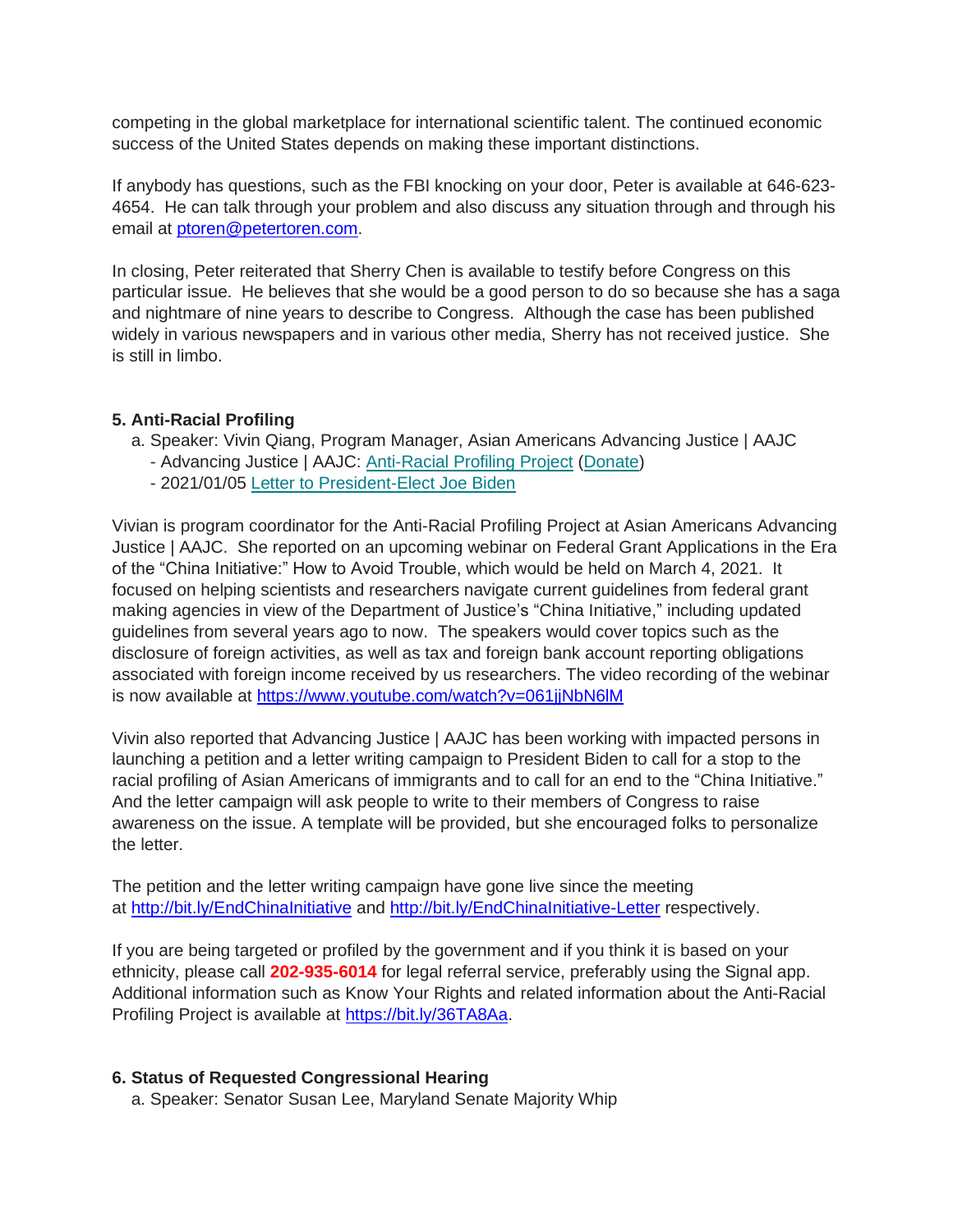#### - APA Justice: [The Human and Scientific Costs of Racial Profiling Must be Heard](https://bit.ly/3jaatHd)

Maryland State Senator Susan Lee provided an update on the request for a congressional hearing.

On February 1, 2021, Maryland State Senator Susan Lee and Terry Lierman led a coalition of prominent scientific and civil rights leaders and organizations nationwide and sent a letter to Rep. Jamie Raskin, Chair of the House Subcommittee on Civil Rights and Civil Liberties and the subcommittee staff, with copies to Rep. Carolyn Maloney, Chair of the full House Committee on Oversight and Reform; Rep. Zoe Lofgren, Chair of the House Committee on Administration; and Rep. Judy Chu, Chair of the Congressional Asian Pacific American Caucus; and representatives from Maryland.

While Senator Lee and others support efforts to protect America's interests and punish wrongdoers, it is a grave injustice to target and stereotype an entire ethnic group and place them under suspicion. To date congressional hearings have always focused on the espionage threat but not addressed any of the civil rights violations of the scientists, especially those who have been proven innocent. Their whole lives have been ruined; their careers have been devastated; and their families destroyed.

The letter was co-signed by organizations who represent thousands of individuals between the time when Rep. Raskin unfortunately lost his son Tommy; the January 6 insurrection of the US Capitol by extremists and white supremacists; the impeachment trial; and the debate on COVID-19. Rep. Raskin and members of Congress have been really busy; they have had a lot on their plate. This is one of the most challenging and trying times in the history of our nation.

The House Committee on Oversight and Reform is now focusing their attention and taking a very hard look at the joint letter and the work that has been done by the alliance. There was a meeting with staff leaders the week of March 1. Senator Lee was very hopeful for a good meeting and that we can move forward.

As Krystal indicated, the subcommittee is very interested in identifying specific and compelling witnesses who actually experienced injustices and are willing to share their account of what actually happened to them. We have to get the very best, strongest case in order for us to move forward. Nothing is yet confirmed, but Senator Lee is hopeful that she will hear something by mid-March and she will give you an update very shortly.

This is one of the most important civil rights issues impacting our AAPI community and the future of America's ability to advance groundbreaking medical and technological breakthroughs, especially during this pandemic. Senator Lee believes a hearing will provide an opportunity to shine light on any unfair and discriminatory policies or practices or civil rights violations employed by those agencies and institutions. And that she wants them to take immediate action to stop any kind of discriminatory policy or practices to ensure there is true fairness, transparency and accountability.